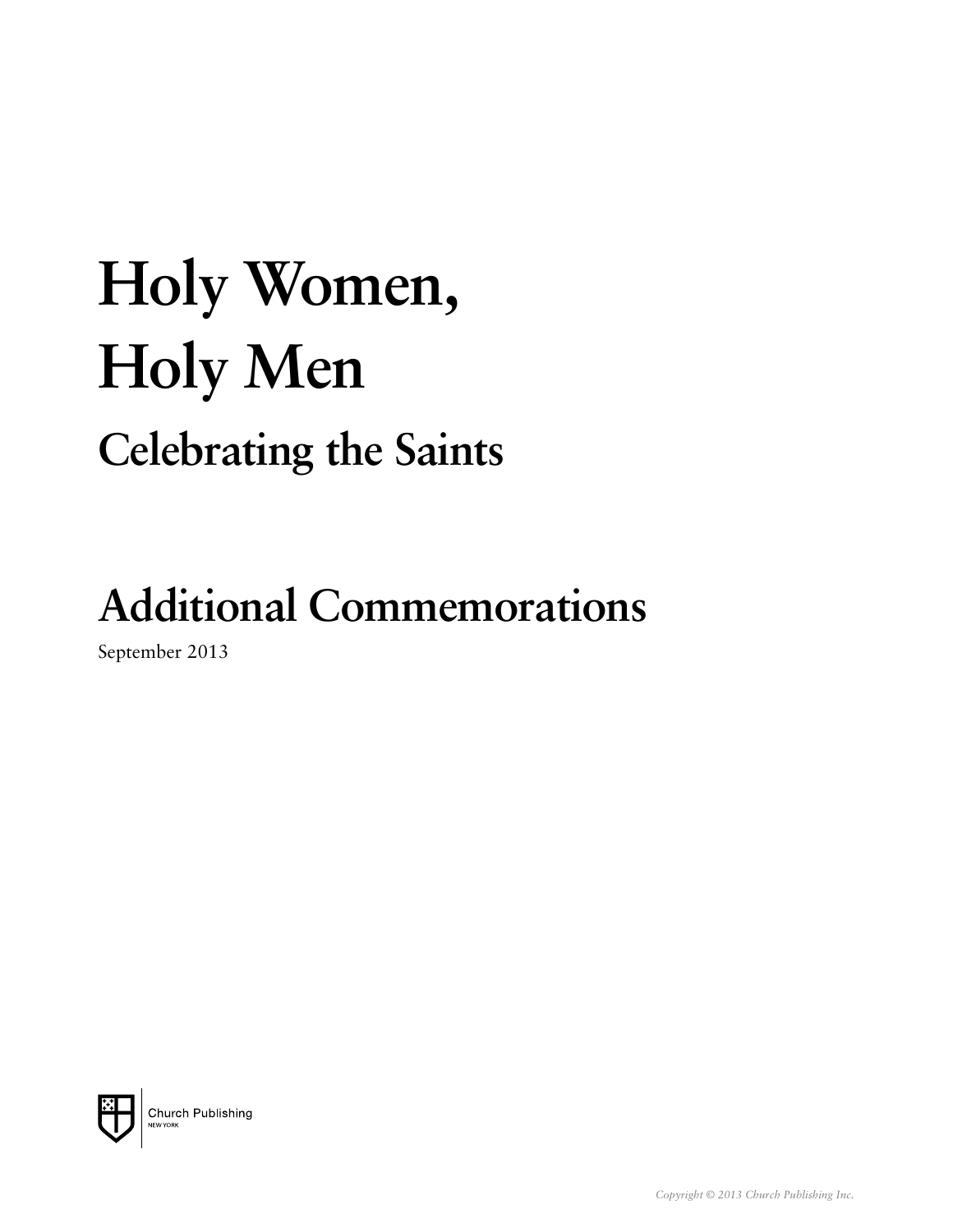#### **James Solomon Russell**

- **I** O God the font of resurrected life, we bless thee for the courageous witness of thy deacon, James Solomon Russell, whose mosaic ministry overcame all adversities: Draw us into the wilderness and speak tenderly to us there so that we might love and worship thee as he did, assured in our legacy of saving grace through Jesus Christ, who liveth and reigneth with thee and the Holy Spirit, for ever and ever. *Amen.*
- **II** God, font of resurrected life, we bless you for the courageous witness of your deacon, James Solomon Russell, whose mosaic ministry vaulted over adversity; allure us into the wilderness and speak tenderly to us there so that we might love and worship you as he did, sure of our legacy of saving grace through Jesus Christ, who lives and reigns with you and the Holy Spirit, always and ever. *Amen.*

1 Chronicles 29:10-13 Psalm 126 1 Timothy 6:11-16 John 14:8-14

*Preface of Dedication of a Church* 

James Solomon Russell was born into slavery on December 20, 1857, near Palmer Springs, Virginia. He became known as the father of St. Paul's College (one of the three historically Black Episcopal Colleges) and was the founder of numerous congregations, a missionary, and a writer.

He was the first student of St. Stephen's Normal and Theological Institute (which later became the Bishop Payne Divinity School) in Petersburg, Virginia. In 1888, one year after his ordination as a priest in the Episcopal Church, Russell and his wife Virginia opened St. Paul's Normal School in Lawrenceville, Virginia. Russell's vision for the school was to provide both a literary and an industrial education. Religion was a mandatory subject, and students attended chapel twice daily. Russell served as the school's principal and chaplain until his retirement in 1929.

For 52 years of ordained ministry in the Diocese of Southern Virginia, he worked tirelessly to encourage black candidates to enter Holy Orders so that they could care for the growing numbers of black Episcopalians. In 1893, Russell was named the first Archdeacon for Colored Work. Southern Virginia had the largest population of African American Episcopalians in the United States thanks in large measure to Russell's evangelistic efforts.

In 1927, Russell was the first African American elected bishop in the Episcopal Church. However, he declined election as Suffragan Bishop for Colored Work in the Dioceses of Arkansas and North Carolina, and he was glad that his action helped defeat the idea of subordinate racial bishops.

Russell's ministry continued until his death on March 28, 1935. His autobiography, *Adventure in Faith*, was published the following year.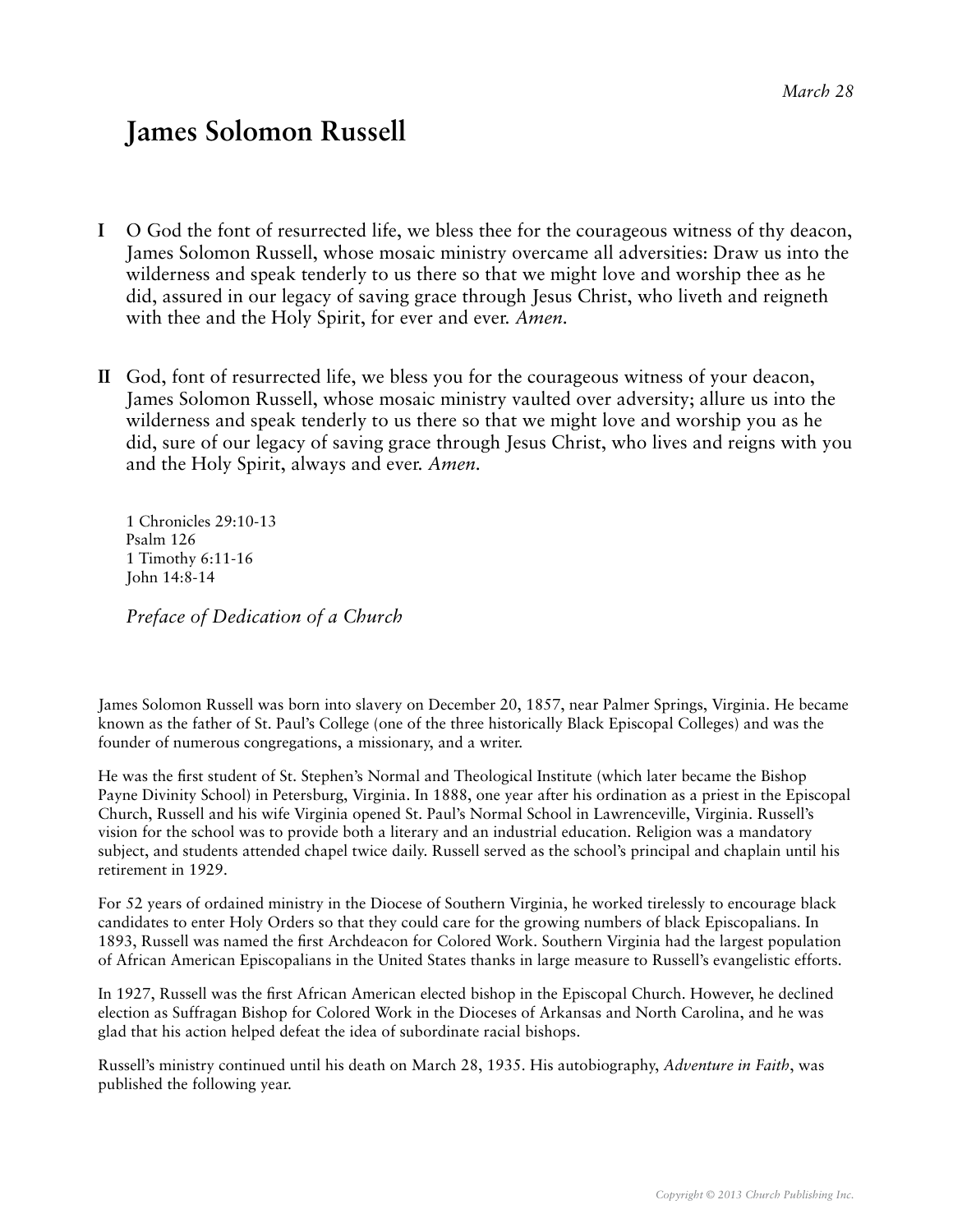#### **Emily Cooper**

- I God of the holy innocents, we thank thee for the motherly witness of thy deaconess Emily Cooper, who, in naming and baptizing, did not forget the children: Draw our hearts and minds to the plight of little ones, remembering always the teaching of thy Son that, in receiving a little child in his name, we receive Christ himself, who liveth and reigneth as one with thee and the Spirit, as one, caring for ever and ever. *Amen*.
- II God of the holy innocents, we thank you for the motherly witness of your deaconess Emily Cooper, who, in naming and baptizing, did not forget the children: Draw our hearts and minds also to the plight of little ones, always remembering your Son's teaching that in receiving a little child in his name, we receive Christ himself, who lives and reigns as one with you and the Spirit, as one, caring forever and ever. *Amen*.

Isaiah 40: 3-11 Psalm 27:10-14 Romans 8:35-39 Matthew 18:10-14

*Preface of Commemoration of the Dead* 

Emily Cooper was admitted to the office of deaconess in June 1873, in a service at St. Mary's Episcopal Church, Brooklyn, New York. A widow at age 44, she had gone to Brooklyn from her home in Louisville, Kentucky, for two years of training.

Soon after her commissioning, the Bishop of Kentucky, Benjamin Bosworth Smith, called Cooper to serve in her home diocese. In 1880, she was named director of the new Home of the Innocents, a Louisville home for neglected, unwanted, sick, and abused children. Founded by the Episcopal Diocese of Kentucky, the home initially served as many as fifty children at a time.

Cooper found that many children brought to the home were abandoned there, unnamed. She gave each of these children Christian names and over the years assisted at the baptisms of 244 children. Many of the children arrived at the home already too sick to be saved, and their parents, if known, were too destitute to provide for their burials. Over 200 of the children who died during Cooper's decades of service were buried in unmarked graves in two large plots in Louisville's Cave Hill Cemetery.

In 2005, the Home rediscovered the graves, and over the next four years, they identified the deceased children. Statues placed at the grave sites now bear the names of the children and commemorate Cooper's ministry.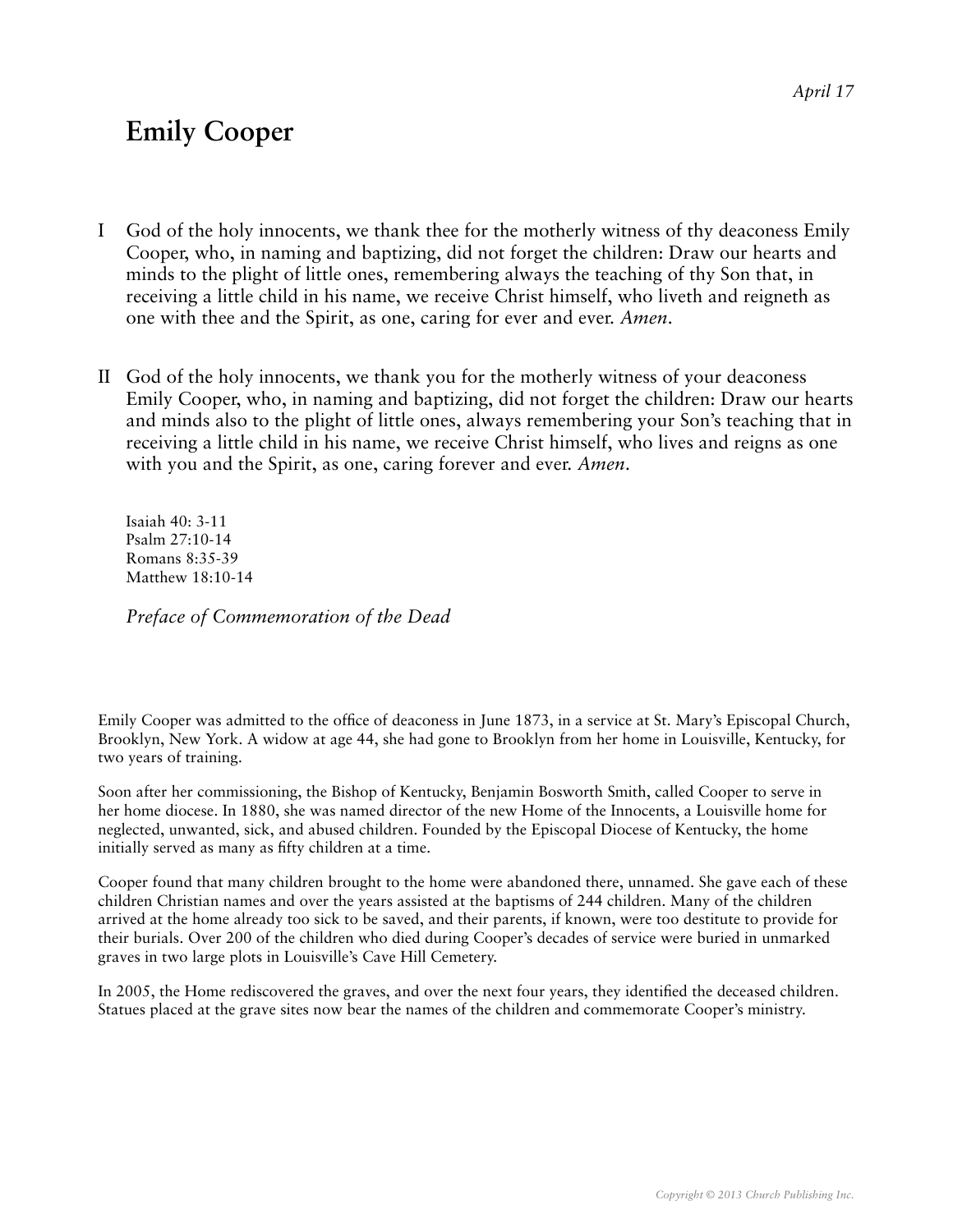#### **Junia and Andronicus**

- **I** Almighty God, whose Son, the risen Christ, sent forth thine apostles Andronicus and Junia to proclaim the Gospel and extend thy reign: Send us forth in thy Holy Spirit, that women and men may minister as one in faithful witness to the Gospel of Jesus Christ; who liveth and reigneth with thee and the Holy Spirit in perfect unity, one God, now and for ever. *Amen.*
- **II** Almighty God, whose Son, the risen Christ, sent forth your apostles Andronicus and Junia to proclaim the Gospel and extend your reign: send us forth in your Holy Spirit, that women and men may minister as one in faithful witness to the Gospel of Jesus Christ; who lives and reigns with you and the Holy Spirit in perfect unity, one God, now and for ever. *Amen*.

Isaiah 61:1-4 Psalm 68:7-11 Romans 16: 7, 25-27 John 17:6-23

*Preface of Apostles and Ordinations* 

At the end of his letter to the Romans, the apostle Paul identifies Junia and Andronicus as "prominent among the apostles." They had been in prison with him and had come to know Christ before he did.

In Eastern Orthodox tradition, these apostles are remembered for the converts they won in their extensive travels to preach the gospel, and they are honored as martyrs for Christ. Their feast day has been celebrated in Eastern churches since the early seventh century.

In the late fourth century, John Chrysostom wrote about them, praising Junia as a woman and an apostle. St. Joseph the Hymnographer, writing in the ninth century, lauded them in a liturgical hymn:

> With piety we will honor the bright stars and holy Apostles Junia and the God-inspired Andronicus. The blessed Paul proclaims you both as truly distinguished Among the apostles, and blessed in the church.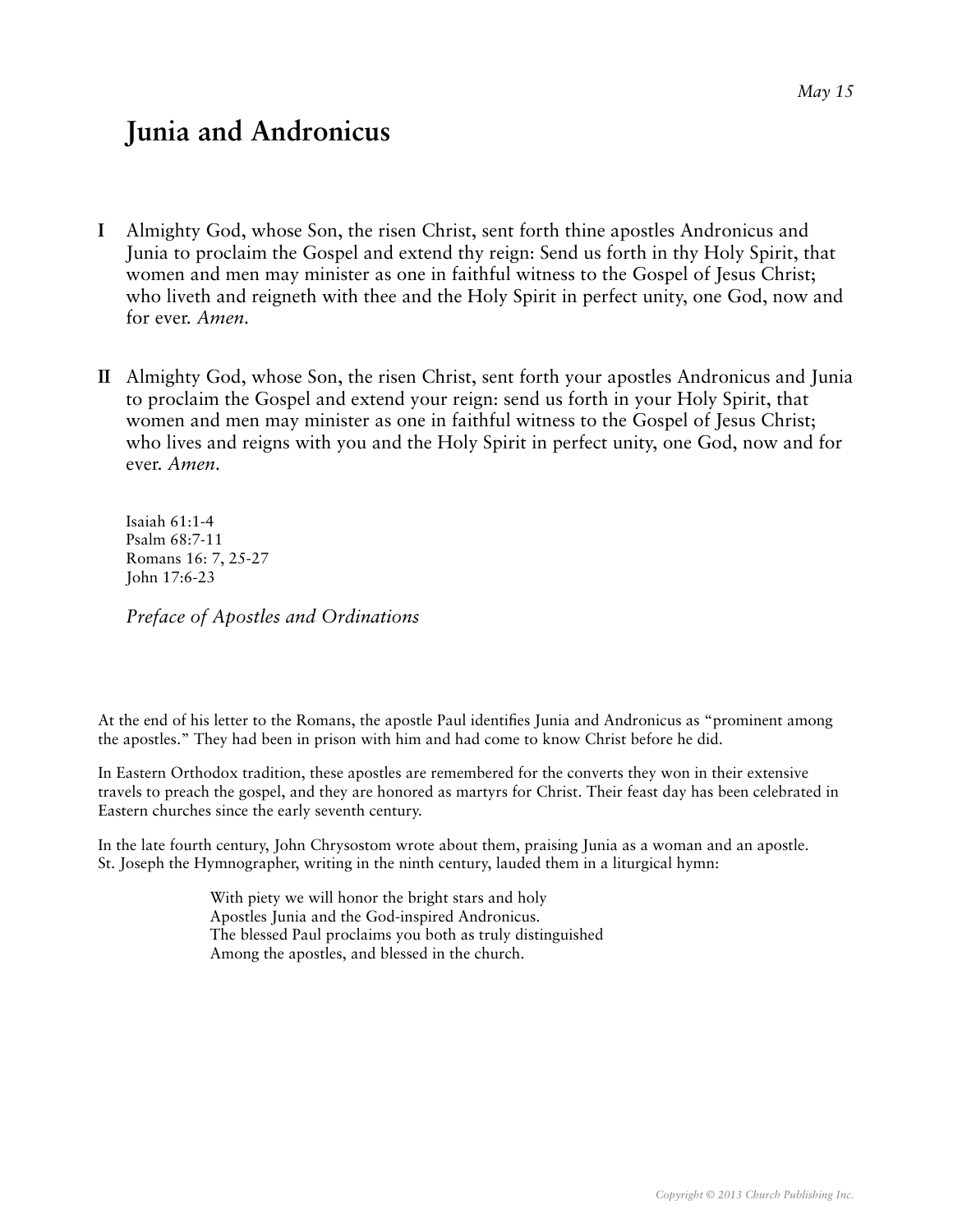#### **Pauli Murray**

- **I** Liberating God, we thank thee most heartily for the steadfast courage of thy servant Pauli Murray, who didst fight long and well: Unshackle us from the bonds of prejudice and fear so that we may show forth thy reconciling love and true freedom, which thou didst reveal through thy Son our Savior Jesus Christ; who liveth and reigneth with thee and the Holy Spirit, one God, now and for ever. *Amen.*
- **II** Liberating God, we thank you most heartily for the steadfast courage of your servant Pauli Murray, who fought long and well: Unshackle us from bonds of prejudice and fear so that we show forth your reconciling love and true freedom, which you revealed through your Son our Savior Jesus Christ; who lives and reigns with you and the Holy Spirit, one God, now and for ever. *Amen.*

Isaiah 49:1-6 Psalm 119:17-24 Galatians 3:26-29 Mark 12:1-12

*Preface of All Saints* 

Pauli Murray was an early and committed civil rights activist and the first African American woman priest ordained in the Episcopal Church.

Born in Baltimore in 1910, Murray was raised in Durham, North Carolina, and graduated from Hunter College in 1933. After seeking admission to graduate school at the University of North Carolina in 1938, she was denied entry due to her race. She went onto graduate from Howard University Law School in 1944. While a student at Howard, she participated in sit-in demonstrations that challenged racial segregation in drugstores and cafeterias in Washington, DC. Denied admission to Harvard University for an advanced law degree because of her gender, Murray received her Masters of Law degree from the University of California, Berkeley, in 1945.

In 1948 the Women's Division of Christian Service of the Methodist Church hired Murray to compile information about segregation laws in the South. Her research led to a 1951 book, *States' Laws on Race and Color*, that became a foundational document for Thurgood Marshall in his work on the decisive *Brown v. Board of Education* Supreme Court decision in 1954.

Committed to dismantling barriers of race, Murray saw the civil rights and women's movements as intertwined and believed that black women had a vested interest in the women's movement.

Perceiving a call to ordained ministry, Murray began her studies at General Theological Seminary in 1973. She was ordained deacon in June 1976 and on January 8, 1977, she was ordained priest at Washington National Cathedral. She served at Church of the Atonement in Washington D.C. from 1979 to 1981 and at Holy Nativity Church in Baltimore until her death in 1985.

Murray's books include the family memoir *Proud Shoes: Story of an American Family* (1956) and the personal memoir *Song in a Weary Throat: An American Pilgrimage* (1987).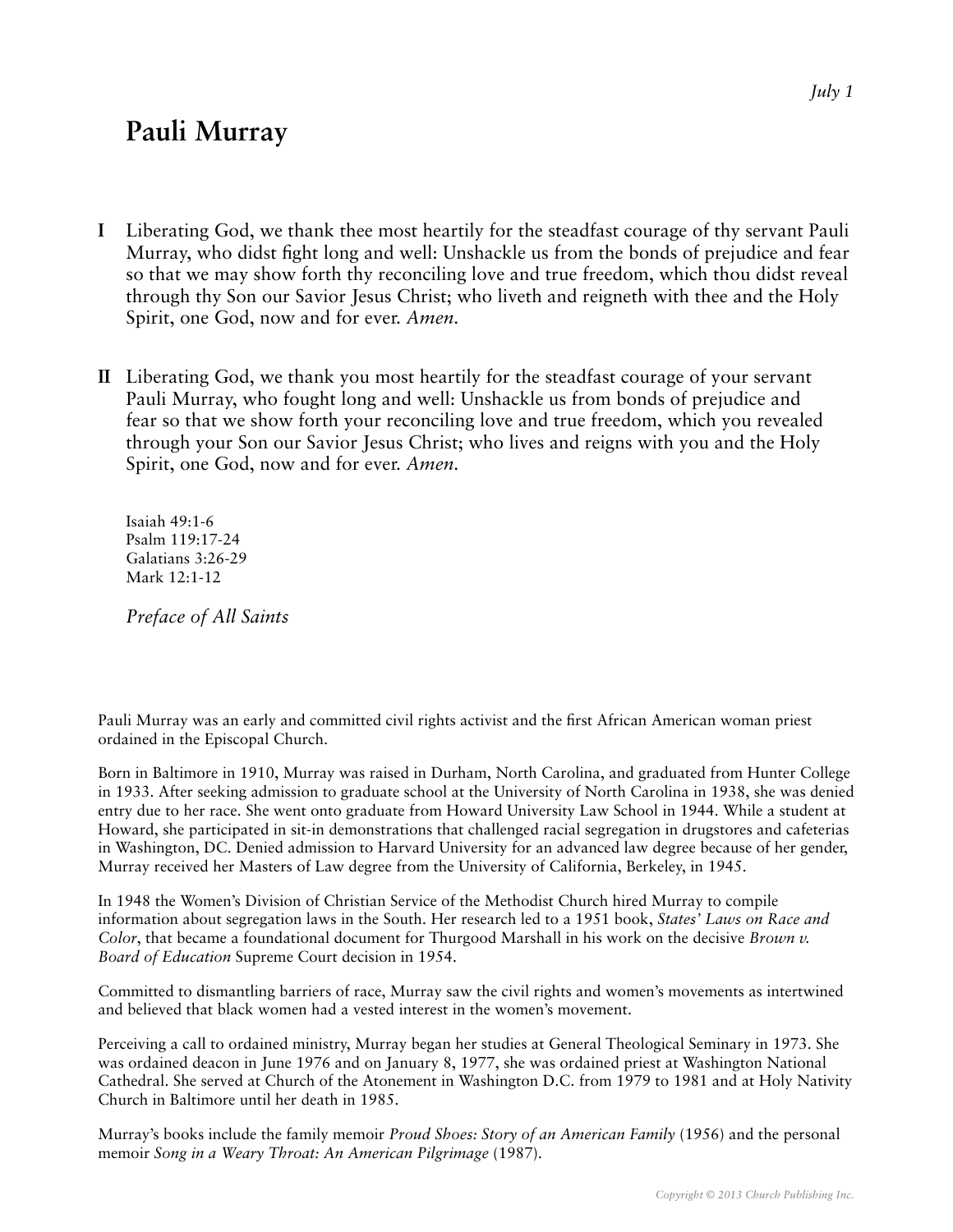#### **First Ordination of Women to the Priesthood in The Episcopal Church**

- **I** O God, who didst pour thy Spirit from on high to bless and summon these women, who heard the strength of thy call: We beseech thee to equip, guide, and inspire us with wisdom, boldness, and faith to put our trust in thee always, hear thee preach new life to thy church and stretch out our hands to serve thee, as thou didst create and redeem us in the name of Jesus Christ, who liveth with thee and the Holy Spirit, one God everlasting. *Amen.*
- **II** O God, you poured your Spirit from on high to bless and summon these women, who heard the strength of your call: Equip, guide, and inspire us with wisdom, boldness, and faith to trust you in all circumstances, hear you preach new life to your church, and stretch out our hands to serve you, as you created us and redeemed us in the name of Jesus Christ, who lives with you and the Holy Spirit, one God everlasting. *Amen.*

Psalm 33:1-5, 20-21 Esther 12:10-16 Romans 12:9-13 Luke 10:38-42

*Preface for Apostles and Ordinations* 

On July 29, 1974, the feast of Martha and Mary of Bethany, eleven women deacons were ordained to the priesthood at the Church of the Advocate, in Philadelphia, Pennsylvania. "We are certain that the church needs women in priesthood to be true to the gospel understanding of human unity in Christ," explained the eleven ordinands in a public statement.

One year earlier, the General Convention of The Episcopal Church had defeated a resolution to amend the canons on ordination to state that they "shall be equally applicable to men and women." A similar resolution in 1970 had also been narrowly defeated. After the 1973 convention, a group began exploring the possibility of ordaining women without General Convention action.

After months of planning, Merrill Bittner, Alla Bozarth-Campbell, Allison Cheek, Emily Hewitt, Carter Heyward, Suzanne Hiatt, Marie Moorefield, Jeannette Piccard, Betty Bone Schiess, Katrina Welles Swanson, and Nancy Hatch Wittig were ordained by three retired or resigned bishops—Daniel Corrigan, Robert DeWitt, and Edward Welles—in the presence of one active bishop, Antonio Ramos of Costa Rica, and a congregation of about 2000.

Following the ordination, a special session of the House of Bishops, convened on August 14, 1974, determined that the ordinations were not only canonically irregular but also invalid. At their regularly scheduled meeting in October 1974, the bishops affirmed the principle of ordaining women but condemned the bishops who had acted without the church's authorization.

A year later, on September 7, 1975, E. Lee McGee, Alison Palmer, Elizabeth Rosenberg, and Diane Tickell were ordained to the priesthood by retired Bishop George Barrett at the Church of St. Stephen and the Incarnation in Washington, DC. Two weeks later, the House of Bishops decried this action as well.

On September 16, 1976, the General Convention voted to amend the canons to stipulate that both women and men are eligible for ordination. The House of Bishops determined that each woman ordained before 1977 could function as a priest after a "completion of the ritual acts" performed in Philadelphia or Washington.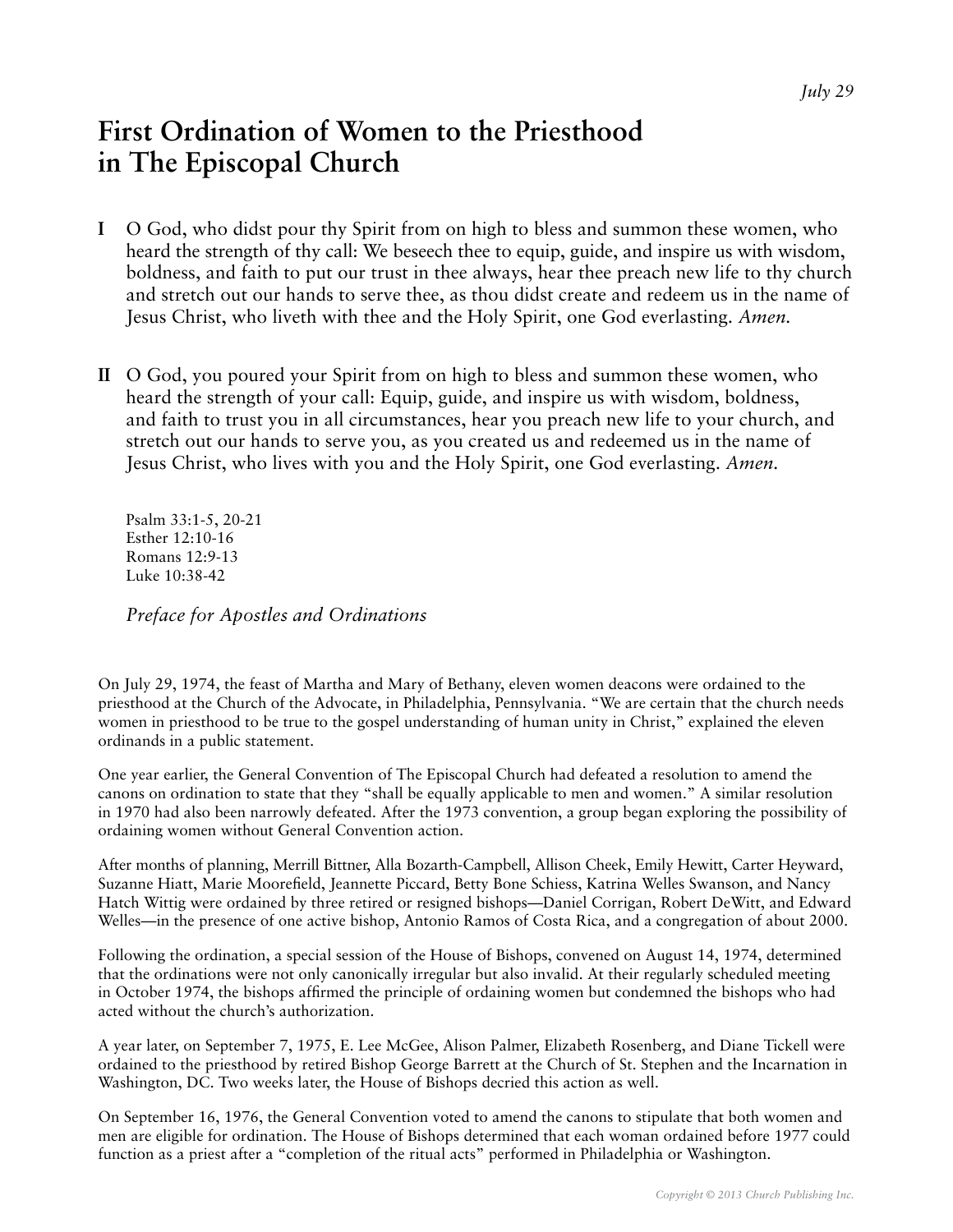#### **Manteo, and Virginia Dare**

- **I** O God, thou hast created every human being in thine own image and each one is precious in thy sight: Grant that in remembering the baptisms of Manteo and Virginia Dare, we may grow in honoring thy gift of diversity in human life; become stronger in living out our baptismal vow to respect the dignity of every human being; and bring into the fellowship of the risen Christ those who come to him in faith, baptizing them in the name of the Father, and of the Son, and of the Holy Spirit. *Amen.*
- **II** O God, you have created every human being in your image and each one is precious in your sight: Grant that in remembering the baptisms of Manteo and Virginia Dare, we may grow in honoring your gift of diversity in human life; become stronger in living out our baptismal vow to respect the dignity of every human being; and bring into the fellowship of the risen Christ those who come to him in faith, baptizing them in the name of the Father, and of the Son, and of the Holy Spirit. *Amen.*

Isaiah 60:1-4 Psalm 33: 13-15, 18-22 Ephesians 2:13-22 John 10:14-16

*Preface of Baptism* 

In the late sixteenth century, Sir Walter Raleigh established three colonies along the northeastern coast of what is now the state of North Carolina. In July 1587, the third and final settlement, consisting of 120 men, women, and children under the leadership of John White, landed on Roanoke Island, near the present-day community of Nags Head.

With the colonists was Manteo, a Native American of the Algonquian nation and resident of Croatoan who had traveled to London in an earlier expedition to become a liaison between the English and the Native Americans. On August 13, 1587, Manteo was baptized, the first recorded baptism of the Church of England in the American colonies and the first recorded baptism of a Native American person in the Church of England. On August 18, Governor White's daughter Eleanor and her husband Ananias Dare celebrated the birth of their first child, Virginia. The first child born to English settlers on the North American continent, Virginia's baptism on August 20 was the second recorded baptism in the Church of England in North America.

Governor White returned England in late August 1587 to obtain badly needed supplies. It was understood that if the colonists were forced to abandon the settlement in White's absence, they would carve the name of their destination on a tree. If their departure were due to attack, a Maltese cross would be carved beneath. Delayed by events beyond his control, White was unable to return to the colony for three years. It was not until August 18, 1590 that White finally arrived at the site of the village. White found the word "Croatoan," with no carved cross or other signs of distress, carved into a post of the fort. Little certainty surrounds the fate of the English settlers, who remain known to history as the "Lost Colony."